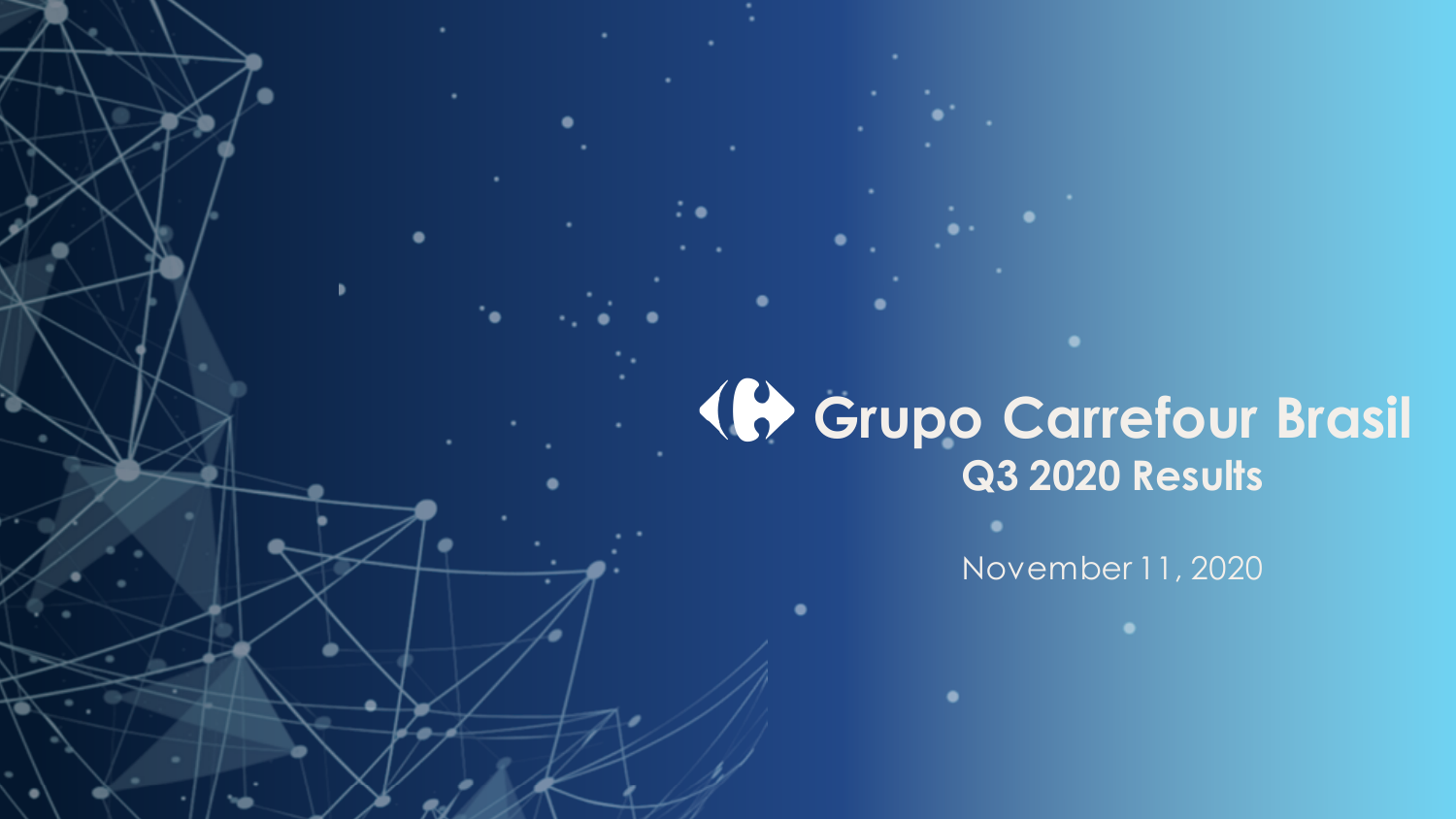### **Q320: ANOTHER QUARTER OF SOLID RESULTS**



**An omnichannel and integrated ecosystem**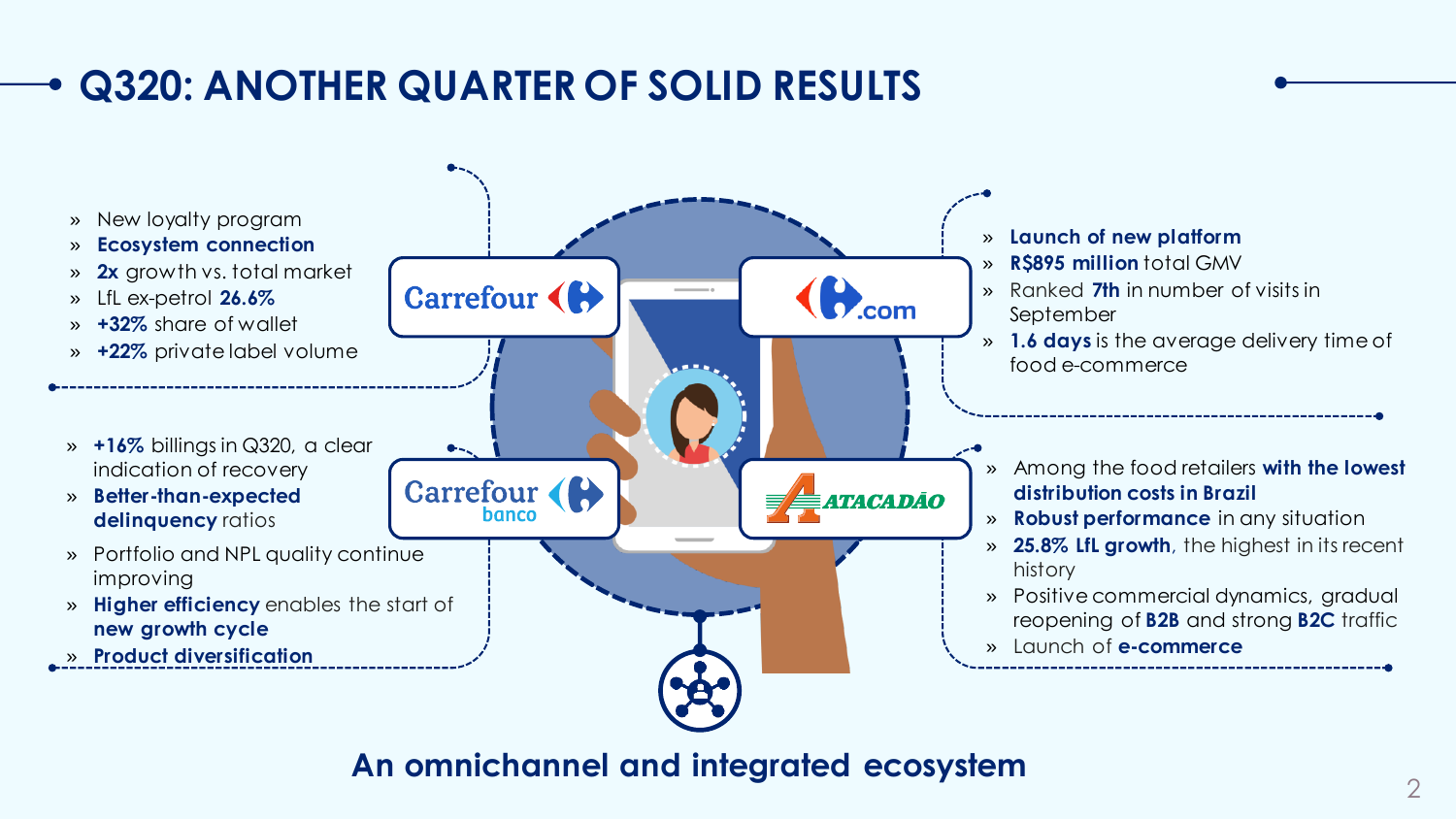## **Q320: STRONG PERFORMANCE ACROSS THE BOARD**

| LfL<br><b>EX-PETROL</b>         |                | <b>GROSS SALES</b><br><b>INCL.PETROL</b> | <b>ADJUSTED</b><br><b>EBITDA</b> | <b>ADJ. NET INCOME</b><br><b>GROUP SHARE.</b> | <b>LEVERAGE &amp; DEBT</b>                                                     |
|---------------------------------|----------------|------------------------------------------|----------------------------------|-----------------------------------------------|--------------------------------------------------------------------------------|
| <b>Consolidated 26.0%</b>       |                | R\$ 19.3 bn                              | <b>R\$ 1.3 bn</b>                | <b>R\$ 757 mn</b>                             | <b>R\$4.4</b> bn*<br>0.82x net debt / Adj. EBITDA LTM                          |
| Atacadão<br>Retail <sup>1</sup> | 25.8%<br>26.6% | +27.3% yoy                               | $+18.6\%$ yoy<br>7.7% margin     | +73.1% yoy<br>4.3% margin                     | R\$5.4 bn*<br>Includes discounted receivables<br>1.0x net debt/Adj. EBITDA LTM |
|                                 |                |                                          | $(-50 bps)$                      | $( +120$ bps)                                 | *Includes lease debt (IFRS16)                                                  |

LfL consolidated sales evolution (ex-petrol)





SG&A evolution as % of net sales

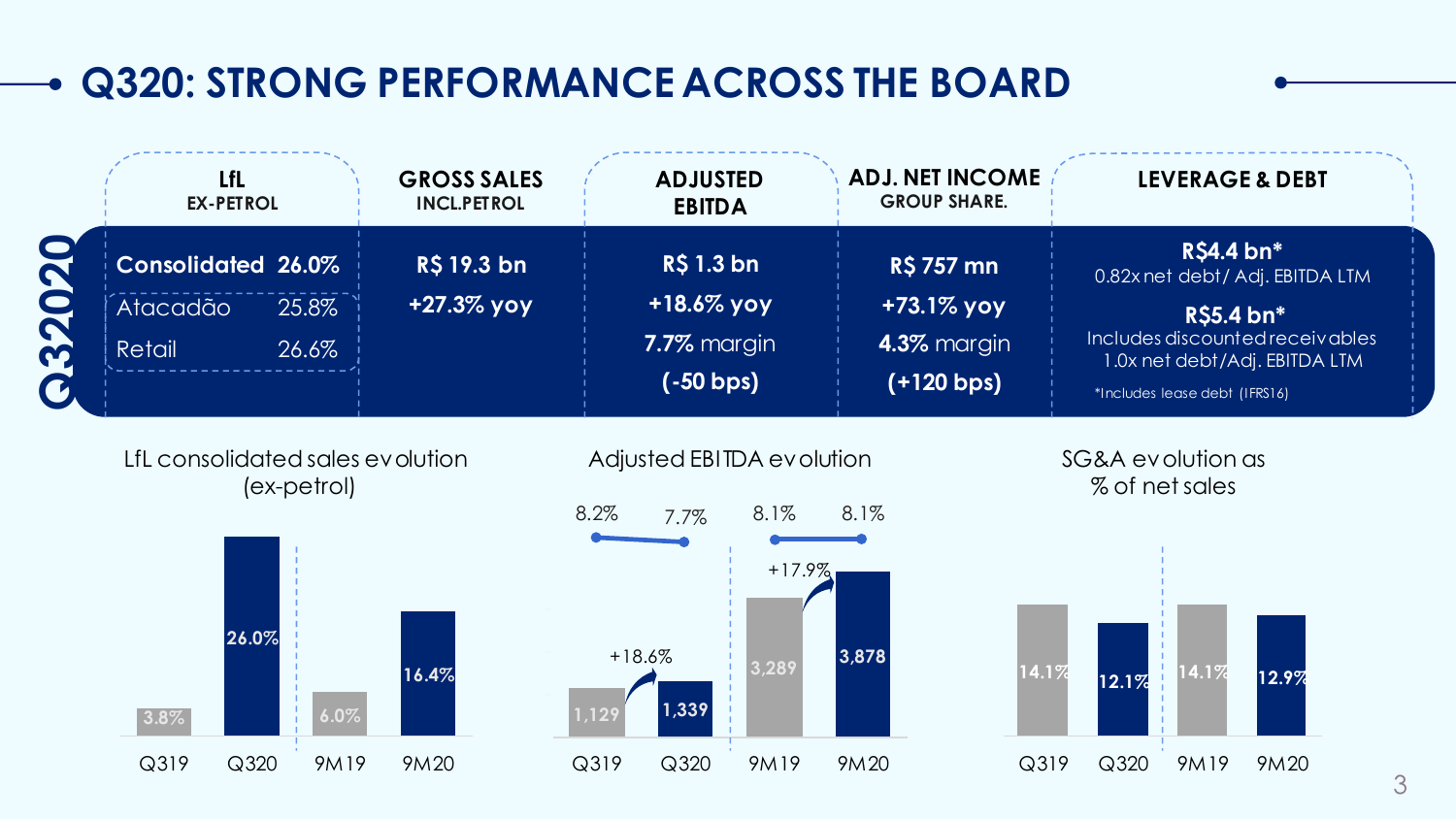# **ATACADÃO: STRONG LFL AND PROFITABILITY GROWTH**

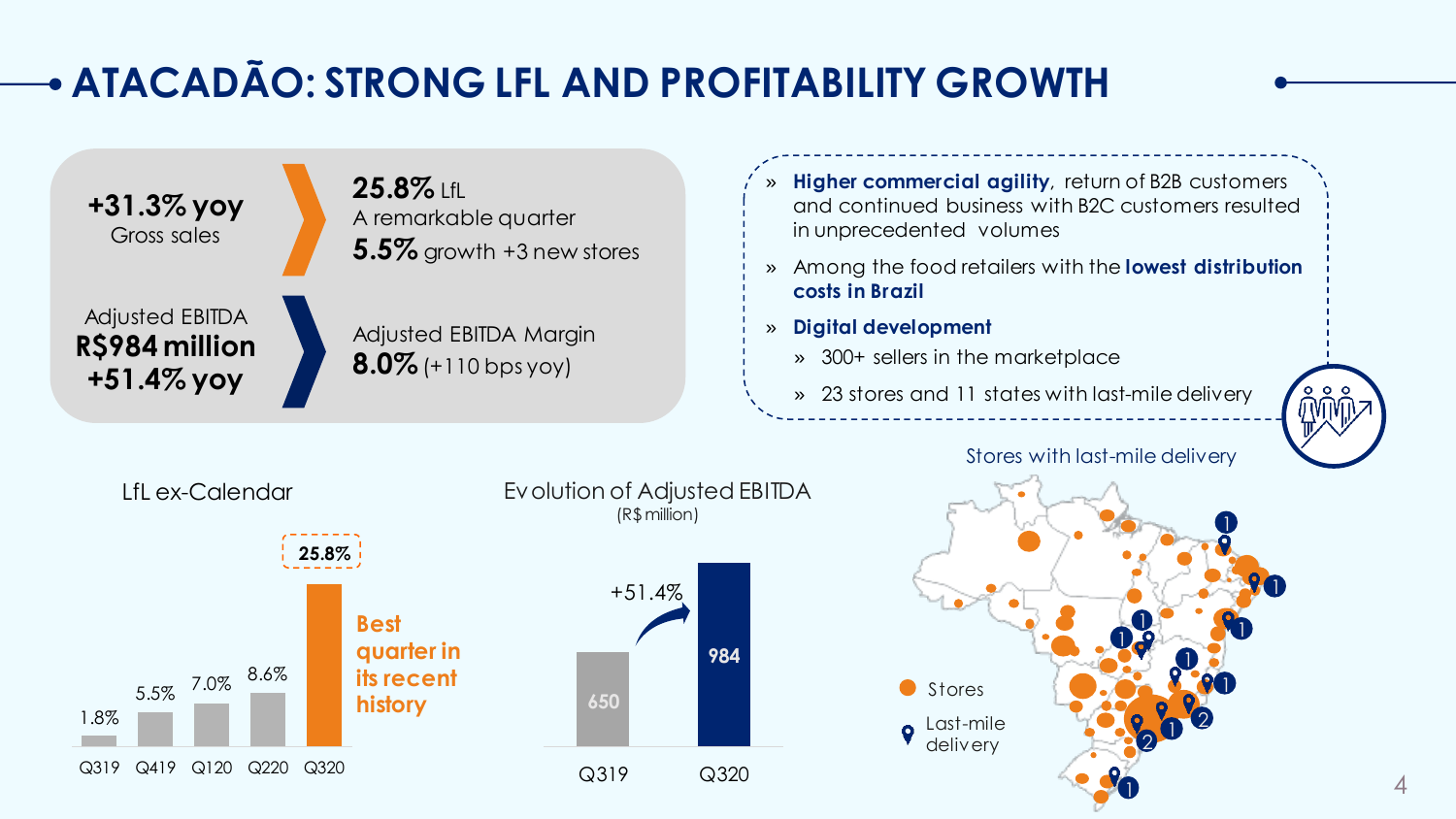#### **RETAIL: GROWING TWICE AS FAST AS THE MARKET FOR THE SECOND CONSECUTIVE QUARTER**





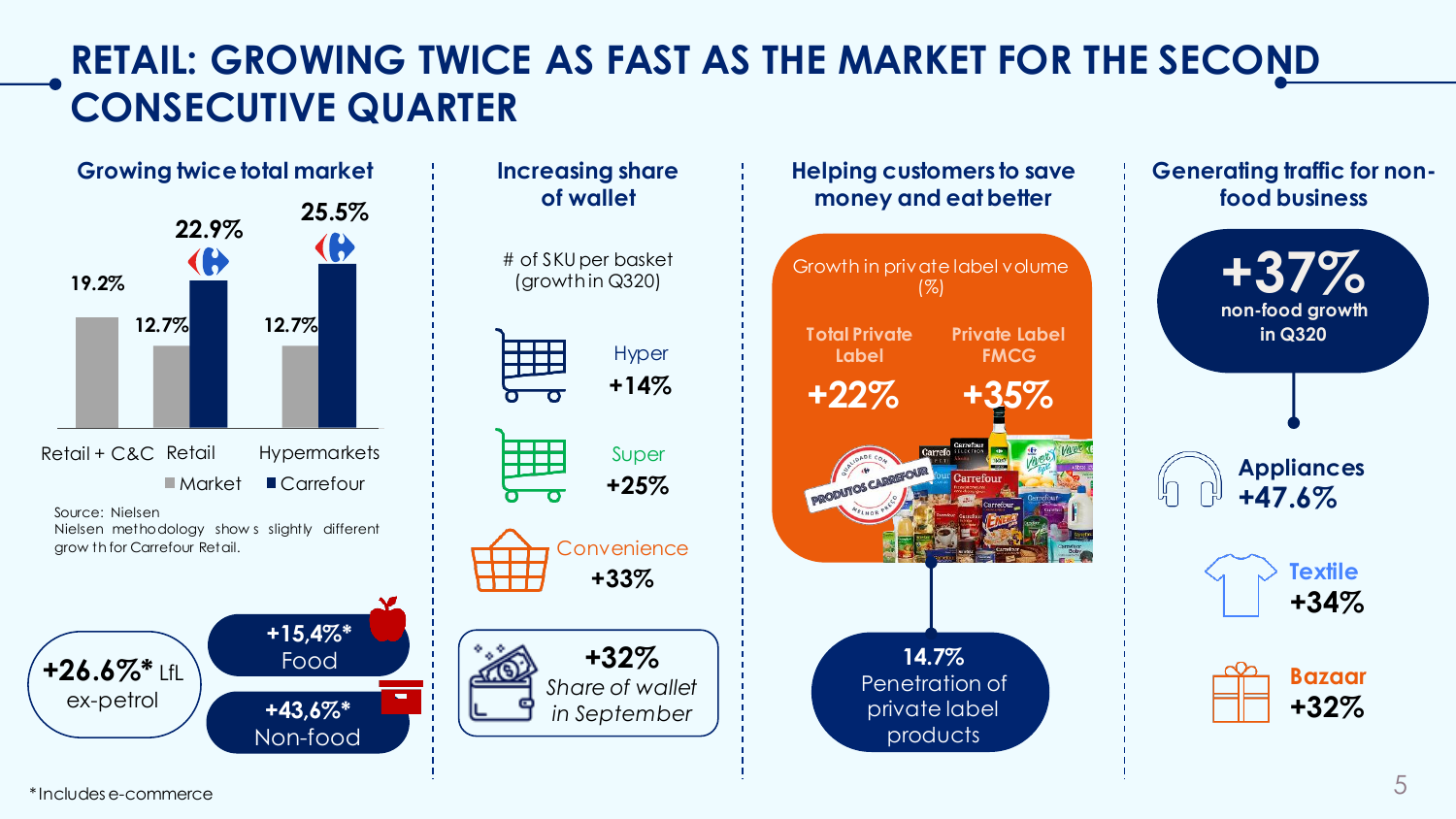#### **RETAIL: A NEW APP TO DRIVE HIGHER SHARE OF WALLET AND SIMPLIFY THE OPERATION**

#### **Full access to Carrefour in the palm of your hand: connecting the ecosystem and providing solutions that facilitate the daily lives of our consumers.** $\left(\bigoplus_{\text{com}}\right)$ Carrefou minhas narke  $3<sup>o</sup>$ ≈160 Carrefour Carrefour drogari

Carrefou

Carrefour

- » **Connecting the entire Carrefour ecosystem**
- **20 million + customers** already registered in "Meu Carrefour"
- **All formats** (stores, gas stations, drugstores, e-commerce and bank) are connected
- » **Creating Rewards:** new "My Rewards" functionality
- Monthly, steady goals, **customized based on purchase history** at Carrefour and budget.
- **More savings on complete purchase**
- **Attractive rewards** (rebates, discount vouchers for purchases, or use with our partners)

 $\overline{6}$ 

- » **Customized discounts** by category
- » **Sampling**: **Artificial Intelligence** is used to suggest Private Label products with up to 100% discount
- » Connectivity with **Cybercook**
- » **Bank**: Access to the Bank app functionalities
- » **Scan & Go: P**ayment directly through the app
- » **Technology 100% proprietary,** built to be easily integrated with other retailers and partners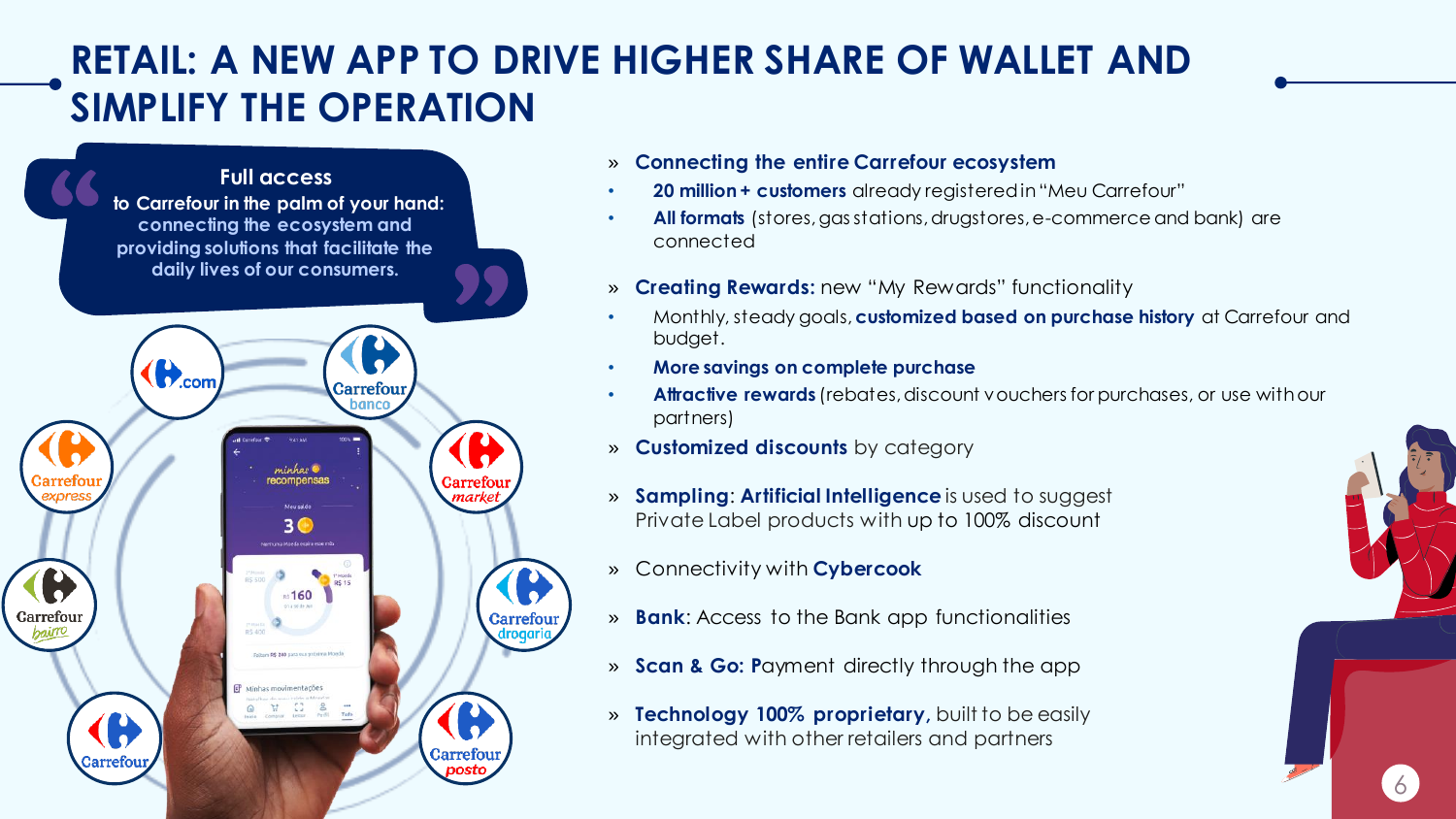#### **E-COMMERCE: DRIVING HIGHER TRAFFIC AND QUALITY EXPERIENCE**



**Launch of new platform,** fully customized in October



**High connection with the bank** enabling credit card sales through the new platform



Ranked **7th** in the number of visits in September, the same level as at peak of thepandemic



**High level of service:** 98.2% of our food orders were delivered on time, with an average delivery time of 1.6 days in September

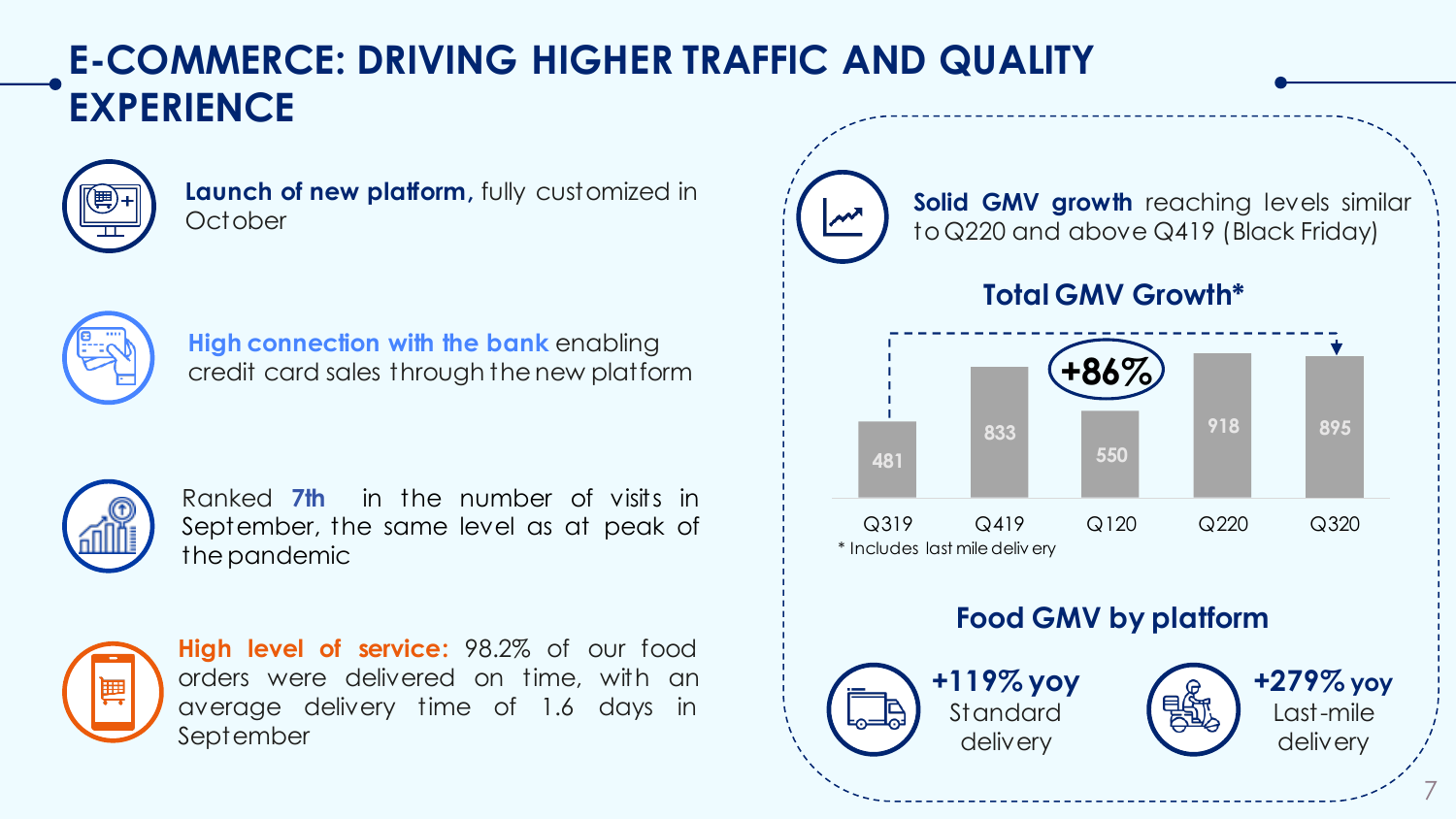#### **RETAIL: STRONG EBITDA GROWTH**



» **Solid results** even with the negative impact of oil and galleries » **SG&A efficiencies: +6.2%** (including COVID-19 expenses) with sales LfL (ex-petrol) increasing 26.6%

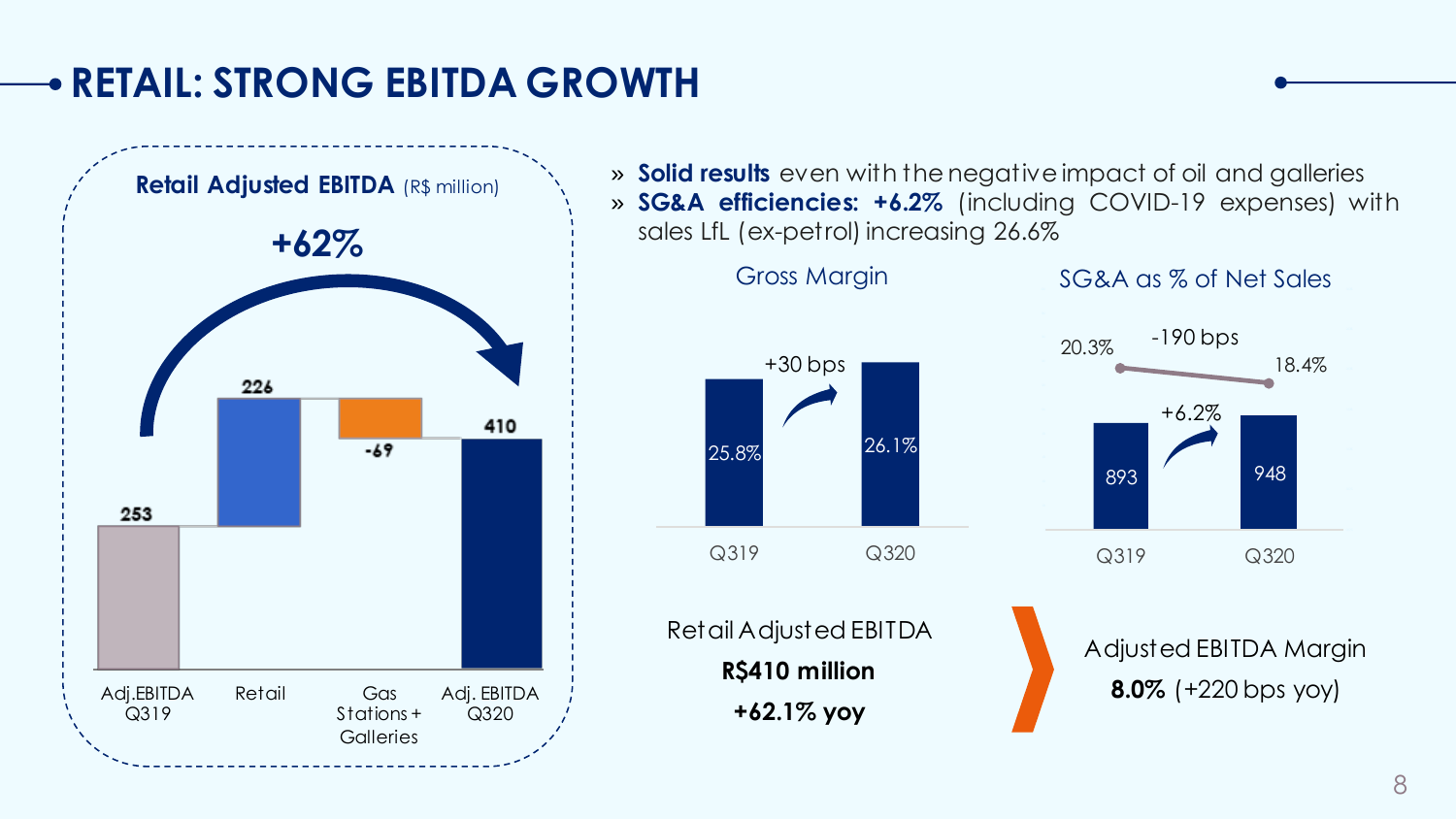## **BANCO CARREFOUR: ENTERING A NEW GROWTH CYCLE**

#### **BILLINGS RECOVERY WITHOUT INCREASING THE NUMBER OF NEWLY INDEBTED CUSTOMERS**



\*Information according to BACEN methodology No. 2682/99

- » Higher coverage of provisions for loans overdue 365 days due to high volatility of macroeconomic scenario and its impacts on the IFRS9 provision model: Exceptional provision of R\$ 180 million in Q3
- » Greater product diversification
- » New growth cycle indicates results recovery trend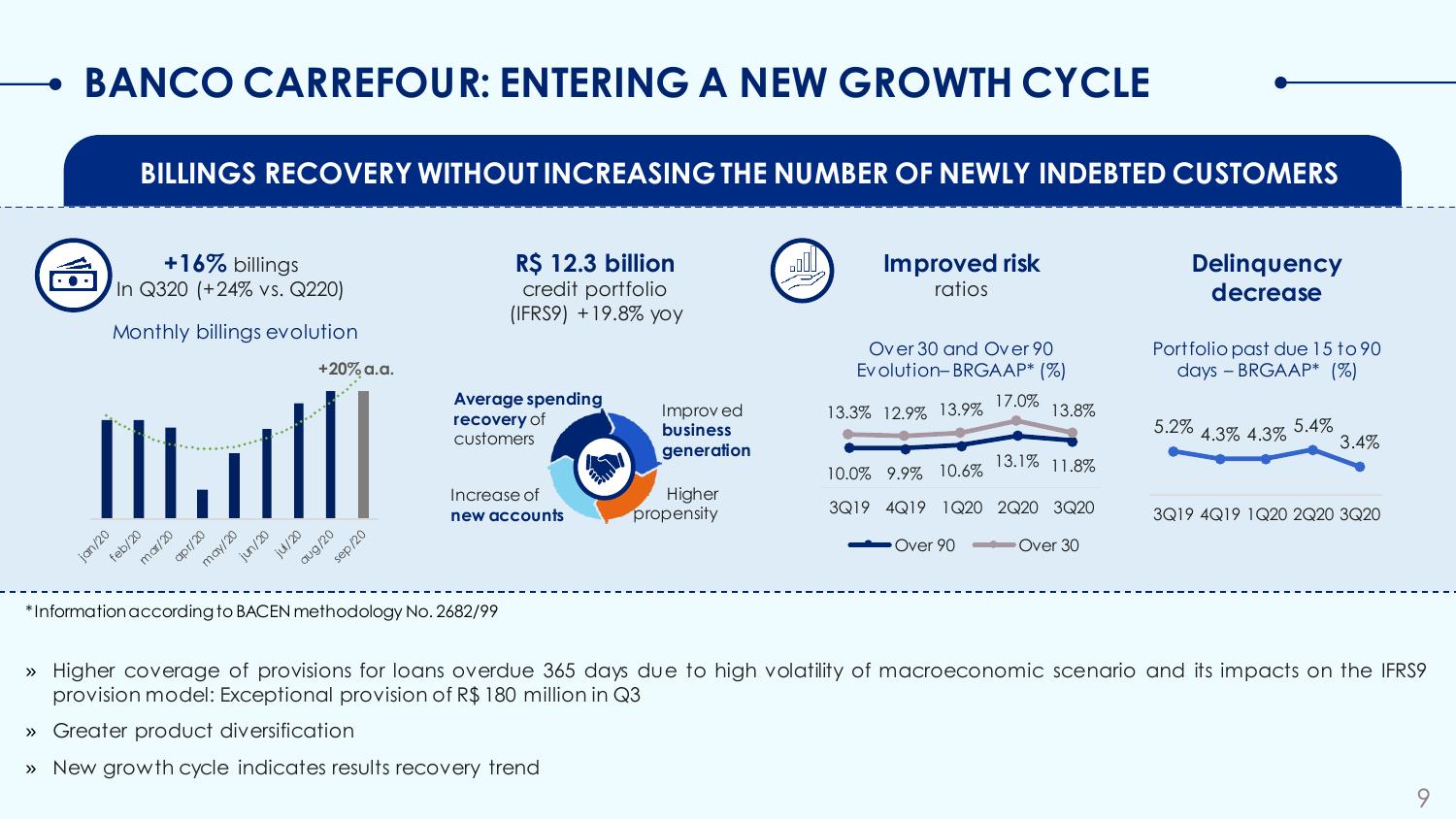

#### **Support increasingly sustainable production models**

New logistics energy matrix



**environment**

- **- 17%** in carbon emissions in H120 (vs. H119)
- » Reduce CO2 emissions
- » Neutralize 100% of emissions » Partnership with Green Farm CO2 Free **Preservation and protection of** 
	- **Commitment to the future**
- » Global commitment to zero deforestation
- » **Monitoring of 80%+ meat volume**  100% target by the end of 2020;
- » Governance: Inclusion of a term and the zero deforestation policies in contracts;
- » Project with WWF for Collaboration for Forestry and Agriculture: productive engagement and improved monitoring of direct suppliers.
- » Pilot with the NWF NGO and the Frialto slaughterhouse: indirect monitoring (livestock and soy).



» One of the few retailers to maintain all the initiatives taken since March against Covid-19, ensuring a healthy and safe environment for our customers and employees



 $10$ 

- **Social Role**
- » The first Brazilian retail company to receive the international "My Care" label

#### **We changed our way of doing and managing**

Fast adaptationto **new ways of working**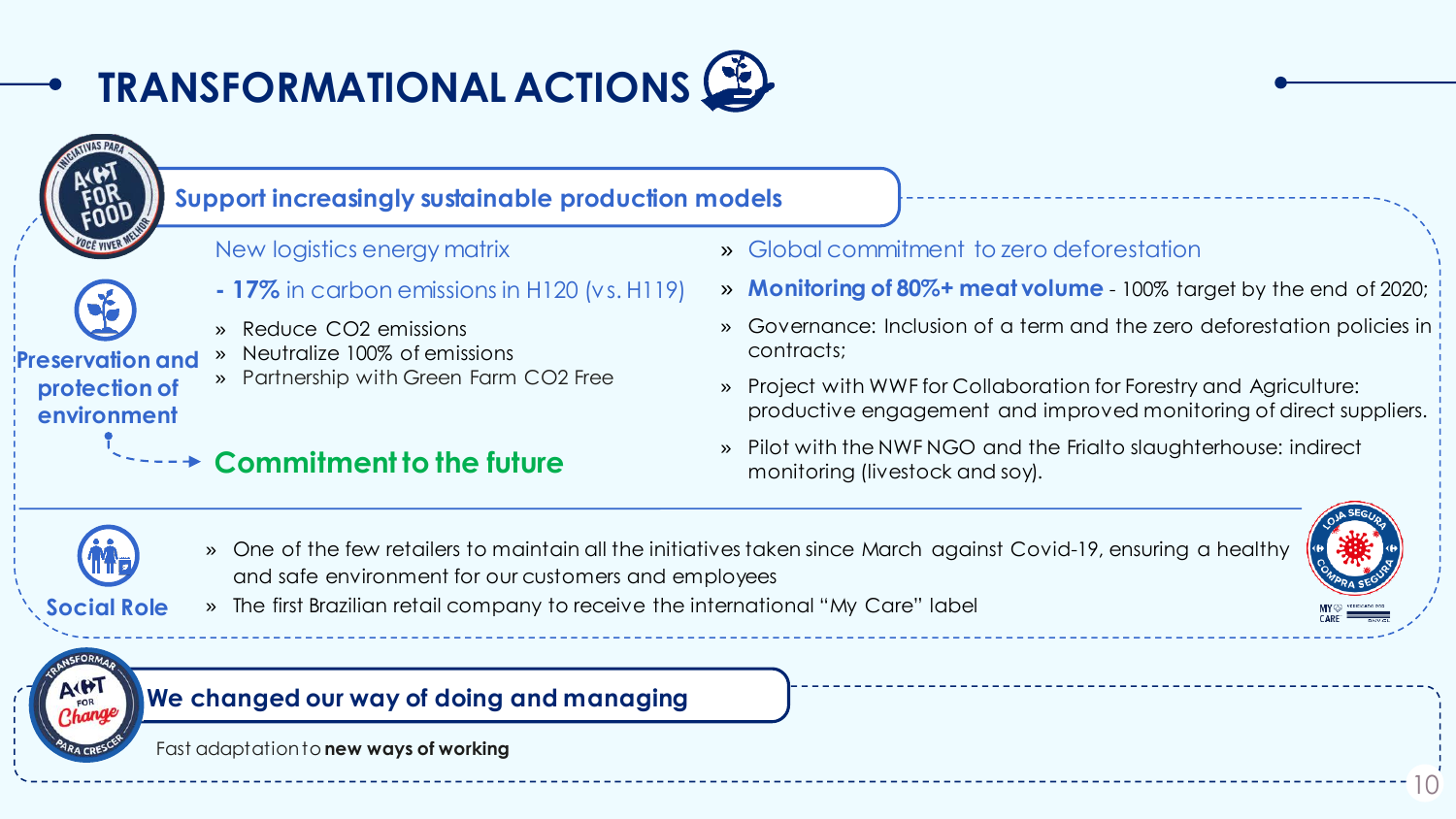## **OMNICHANNEL AND INTEGRATED**

We implemented structural initiatives that will guarantee the future of our ecosystem